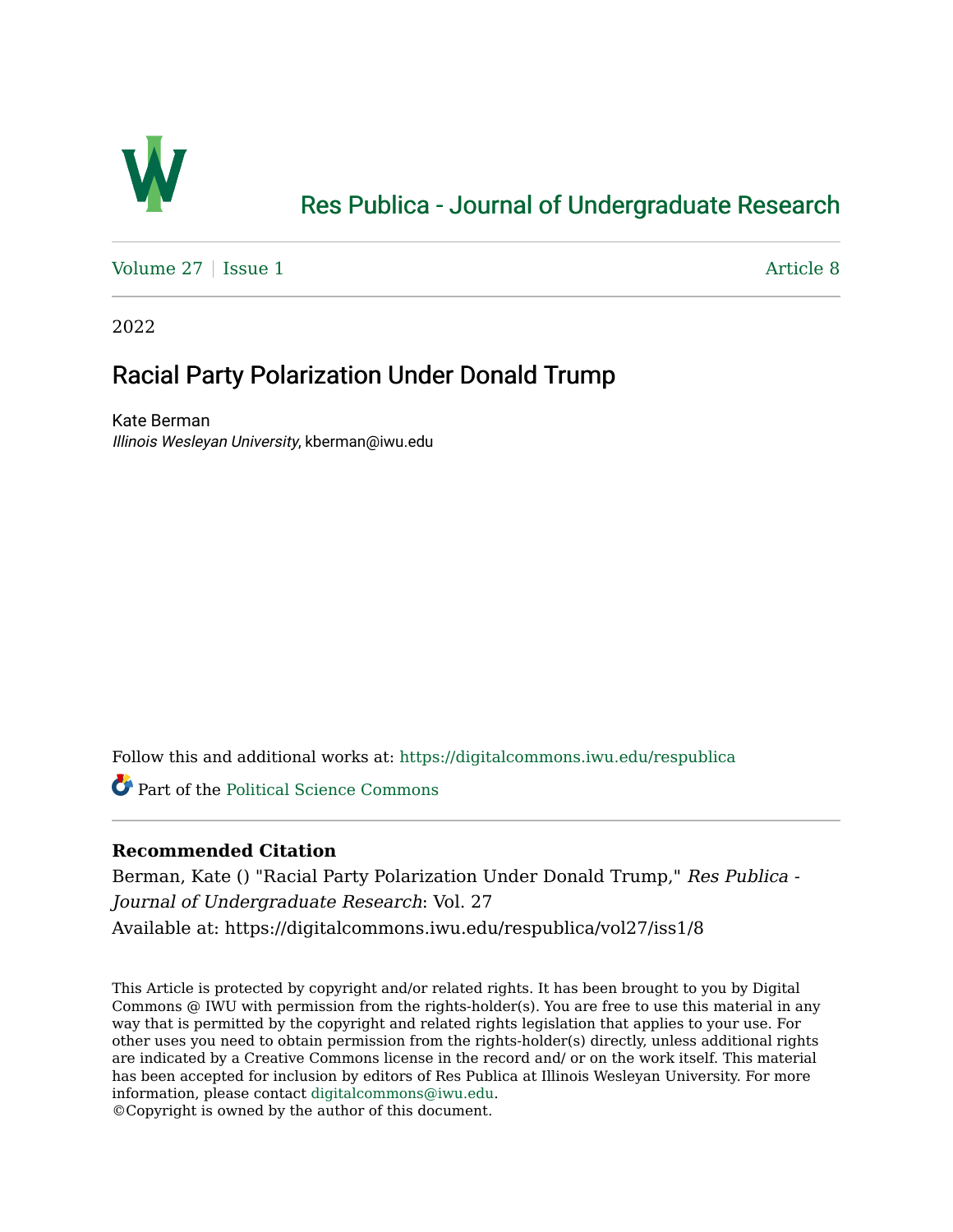# Racial Party Polarization Under Donald Trump

# **Abstract**

Growing party polarization directly results from increasing economic inequalities, racial tensions and the idea that the white majority is now a minority. This paper identifies the sources of party polarization. Combining social, economic, and racial factors, it builds on popular scholarly works that show white people feel left behind. Acknowledging that income inequality is the root of polarization, the paper argues that the interaction between race, economics and social status provides a more well-rounded look at party polarization. Party polarization has caused an increase in non-college-educated people participating in voting. This, in turn, led to Donald Trump's popularity. This study pulls from exit polls from the last three US Presidential elections to conduct an extensive statistical analysis. The study also uses polling from Gallup and United States Federal Reserve Board's 2020 Survey of Household Economics and Decision Making (SHED). Findings reveal that people are voting more conservatively based on education and income. These findings indicate that party polarization is on the rise due to a divide in income and education but not on the basis of race.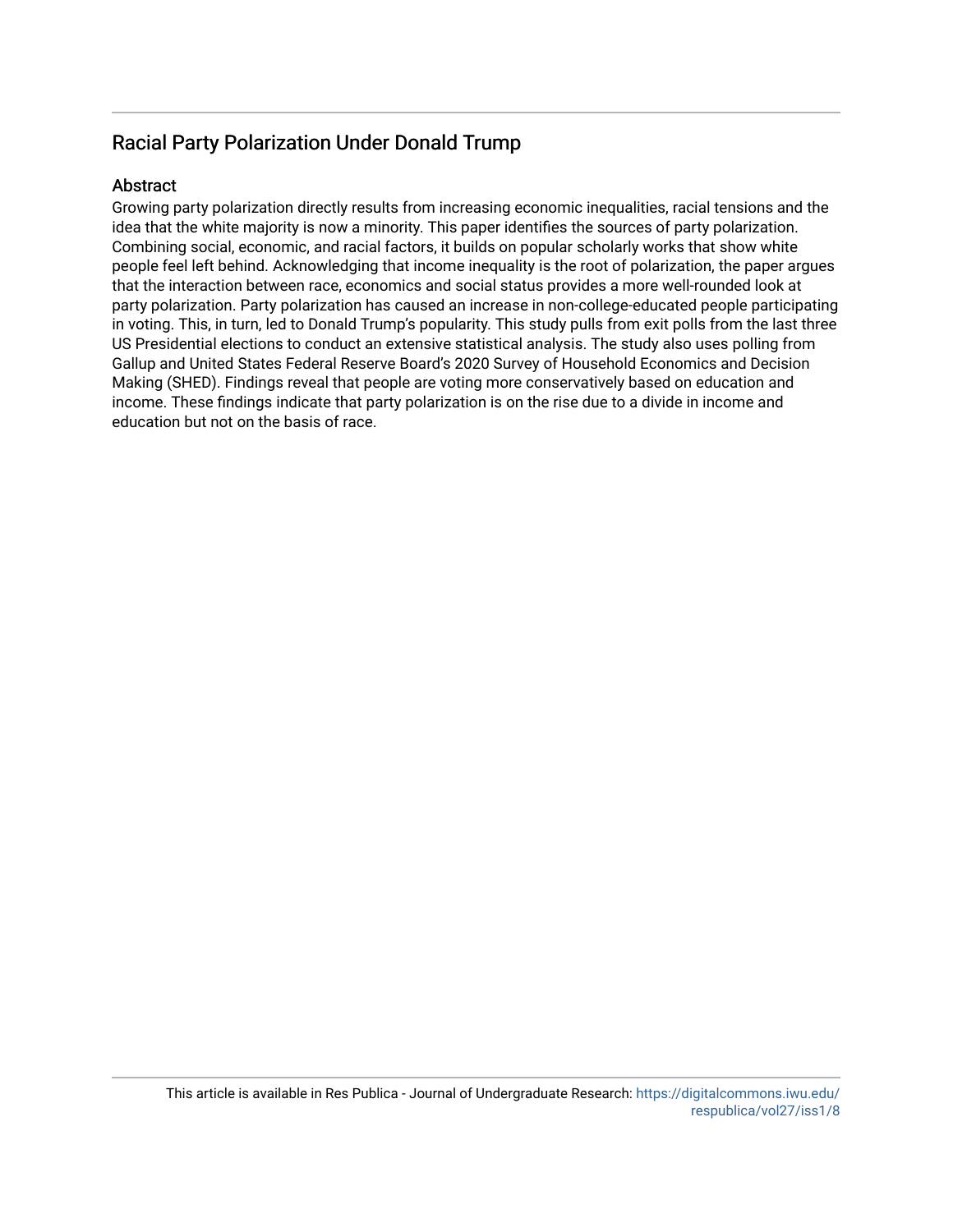# **Racial Party Polarization Under Donald Trump**

# Kate Berman

#### **Abstract**

*Growing party polarization directly results from increasing economic inequalities, racial tensions and the idea that the white majority is now a minority. This paper identifies the sources of party polarization. Combining social, economic, and racial factors, it builds on popular scholarly works that show white people feel left behind. Acknowledging that income inequality is the root of polarization, the paper argues that the interaction between race, economics and social status provides a more well-rounded look at party polarization. Party polarization has caused an increase in non-college-educated people participating in voting. This, in turn, led to Donald Trump's popularity. This study pulls from exit polls from the last three US Presidential elections to conduct an extensive statistical analysis. The study also uses polling from Gallup and United States Federal Reserve Board's 2020 Survey of Household Economics and Decision Making (SHED). Findings reveal that people are voting more conservatively based on education and income. These findings indicate that party polarization is on the rise due to a divide in income and education but not on the basis of race.*

#### **Introduction**

# *'A house divided against itself cannot stand."-Abraham Lincoln*

The process of political polarization is, at its core, a divisive one. It is centered around the ideas of racism, a growing white minority, and the "feeling of being left behind." Polarization creates an in-group and an outgroup, both of whom feel their ideas are correct. Polarization, at its core, is differences in ideological basis between the Democratic and Republican parties. Polarization causes a divide in the ideological spectrum, which classifies party positions and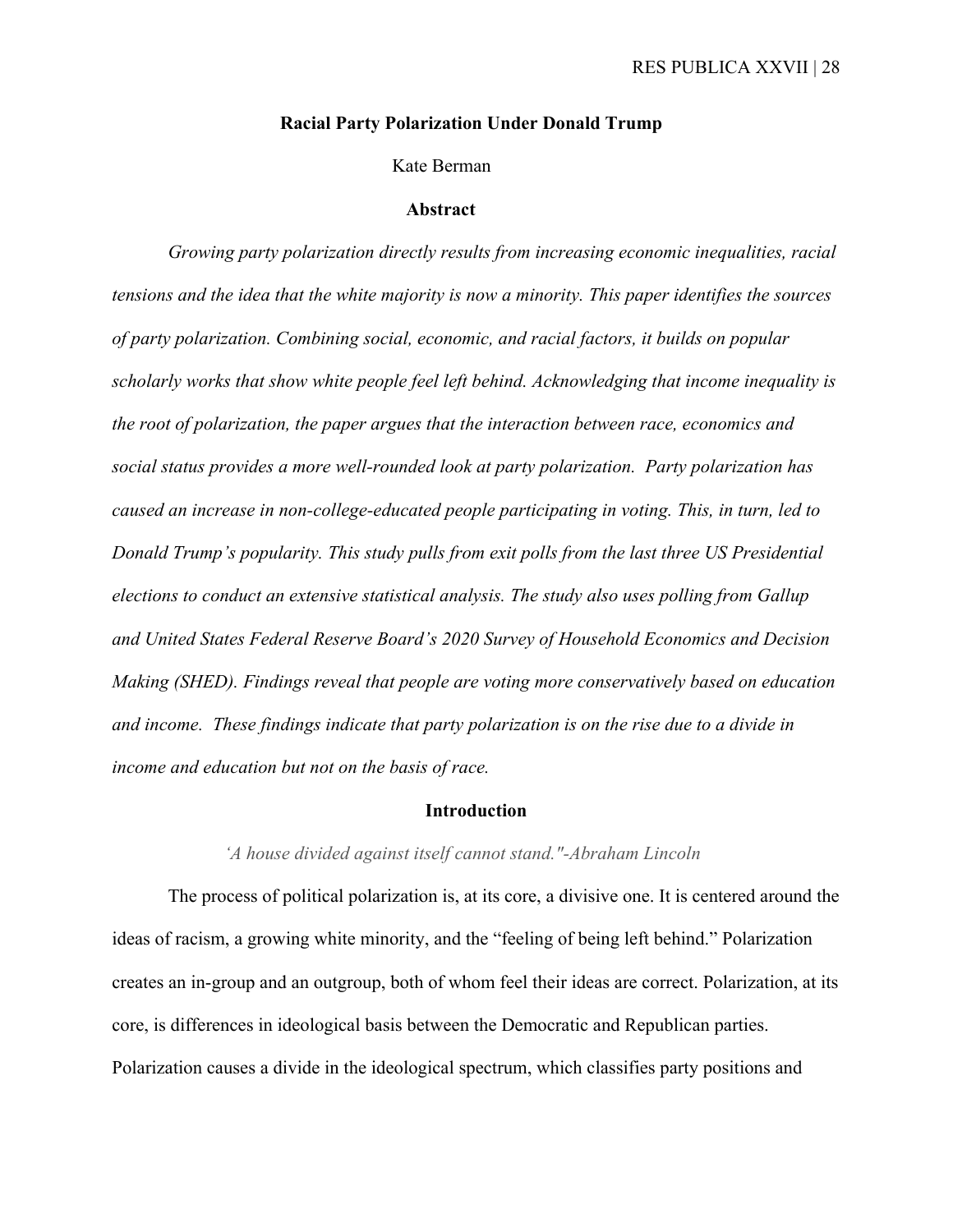ideas about one another. President Trump has taken advantage of party polarization and used it for his benefit.

Party polarization appeals most to those who have felt left behind and who struggle to accept a changing America. Capturing this feeling, party leaders, such as Trump, can quickly gain the trust and support of their following.Thus, some scholars have claimed that party polarization is nothing new but Trump brought out these feelings. The rise of party polarization contributes greatly to the need to be heard for marginalized groups.

This study will focus on how polarization has risen over the last three presidential elections. These elections are 2012, 2016, and 2020. This, in turn, will answer the question: What factors led to increased party polarization under the Trump administration?

#### **Literature Review**

Party polarization has been a long-standing issue in American democracy that increased under the Trump administration. Several scholars have varying opinions on what caused this polarization. Bittner (2021) and Abramowitz and McCoy (2019) argue that the change in social basis is critical to this polarization. *Social basis* can be defined as the people supporting the party. Religion, economic standing, education and race can all determine one's social basis. On the other hand, Polacko and Heath (2021) argue that income inequality is critical to this polarization and is the root of it. Inglehart and Weltz (2005) argue that there are four reasons for the link between institutions and values. Scholars Schaffner et al. (2018) have a similar argument as the other authors and argue that white dominance, increased racial tensions, and a growing minority class is critical to increased polarization. Fried and Harris (2020) argue that the Trump administration, as a whole, decreased trust in democracy. Lui (2020) takes an entirely different approach from the other scholars and argues that religion is the basis of this polarization. These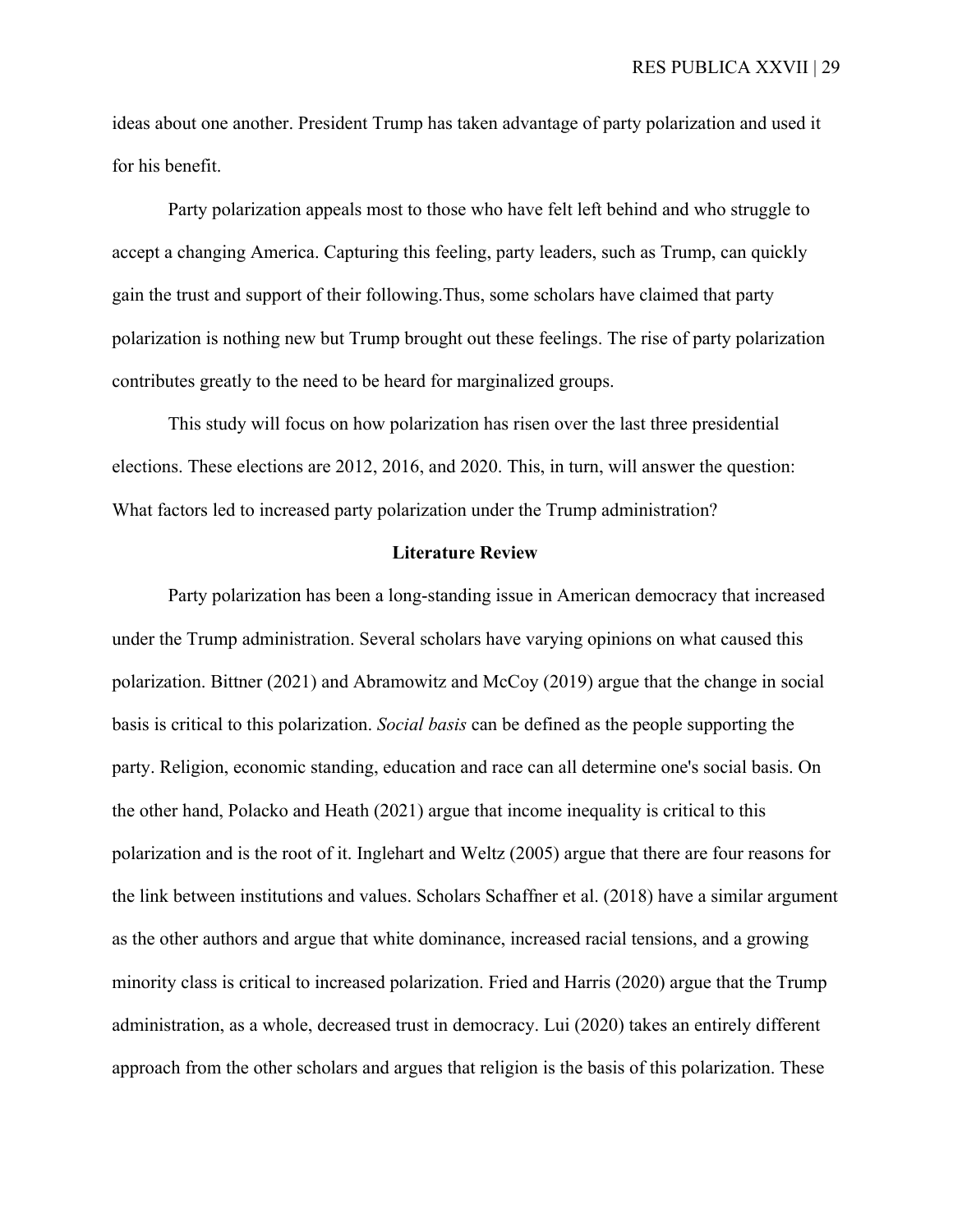theories are critical to understanding how polarization has increased under the Trump administration.

Bittner (2021) brought up the theory that change in social basis has led to increased polarization. She uses cross-national longitudinal analysis from five countries to show that leaders are more important today than ever before. Under her research, she argues that partisanship in the United States is increasing, and people in the center are moving more toward the party that they align most with. Due to people moving away from the center, polarization has increased at a rapid rate. Scholars may argue that this movement from the center is a direct result of millennials who "hate everything". However, this is not a correct view, and millennials appear to be more engaged than in previous elections. According to Pew Research, "Millennials and Gen X together cast 21.9 million more votes in 2018 than in 2014. By comparison, the number of votes cast by Boomers and older generations increased by 3.6 million. (Pew Research,2018)" Millennials and Gen X are more engaged than previous generations, thus arguing that millennials are not politically is engaged false.

 She also argues that personalization, the idea that the personality of the person running for office matters, is mainly due to individualization, emphasis on candidates in the media, increased prominence of leaders, and changes in party organization (Bittner, 2021). Bittner writes, "The emerging literature has noted the factors motivating the decision-making process of voters has shifted over time, as voters note that the "man" is having an increased influence on their vote choice than "the party" (Bittner, 2021, pg. 3). Thus, Bittner claims that personalization has become an important factor when selecting a candidate. People want someone they feel like they can relate to (Bittner, 2021, pg. 4). Individualization is the argument that people value what is best for them as an individual when voting (Bittner, 2021, pg. 4).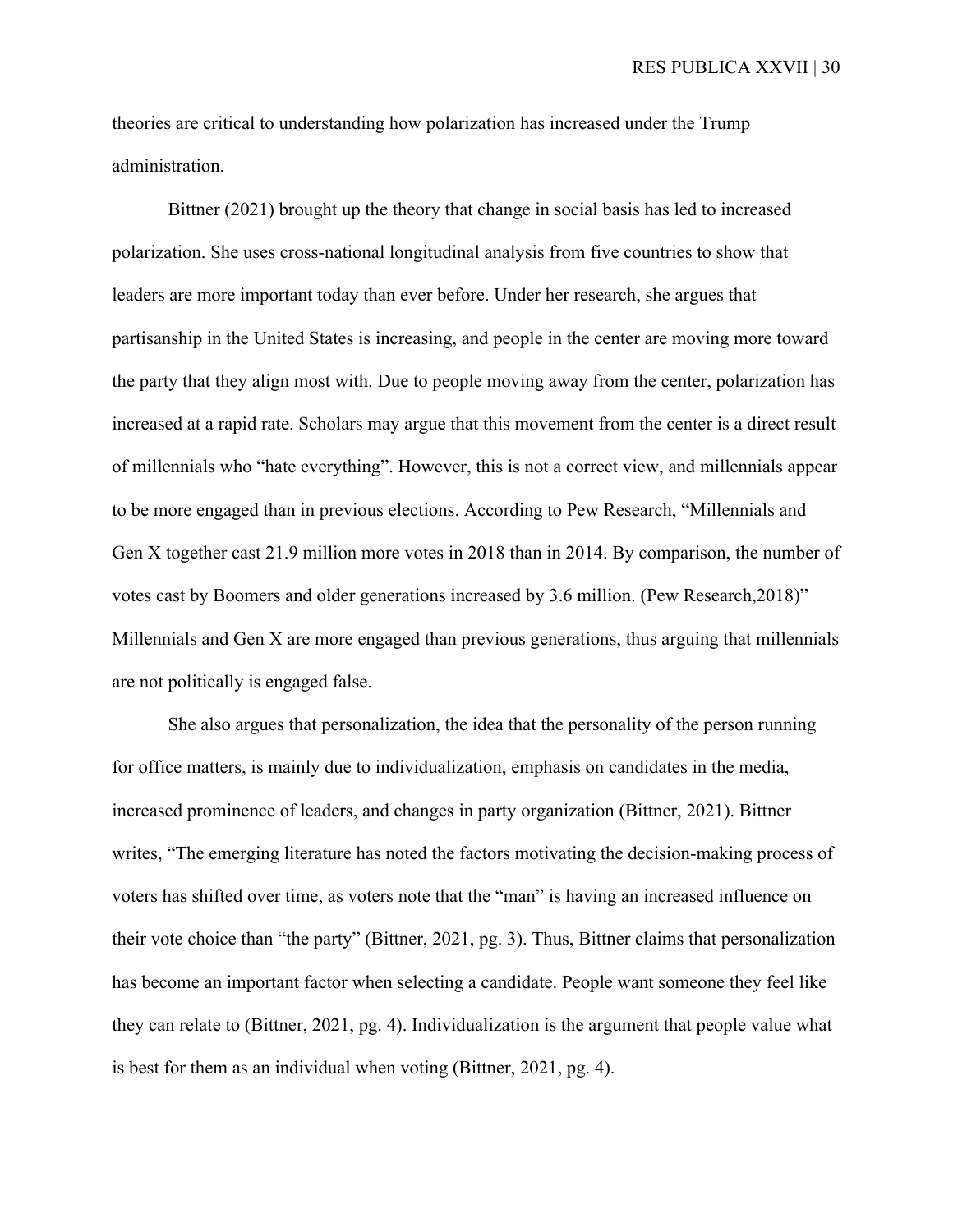The author, Amanda Bittner, makes use of several graphs in her argument. In one particular figure, which shows the leader's competence, character, and thermometer ratings across all five countries being studied, the line clearly fluctuates. No line is straight, and no line is identical. She argues that "Even in situations where the same leader contests more than a single election in a country, we see fluctuations, indicating that voters perceive the leader differently over time" (Bittner, 2021, pg. 7). This can be especially true with President Trump as people viewed him differently in each election. This fluctuation can be seen in the data analyzed later in the paper. Bittner's argument that people view leaders differently due to personalization is true in the case of President Trump.

Due to the importance of individualization and people viewing leaders differently each cycle, the change in social basis has led to the personalization of candidates. Additionally, because people are moving away from the political center, polarization has increased rapidly.

Abramowitz and McCoy (2021) argue a similar argument as Bittner with a few slight differences. Abramowitz and McCoy argue that while President Trump's victory was shocking to many, it was a sign of deep division in the nation. The authors argue that due to voter shifts since the early 1970s and 1980s, increased party polarization has occurred due to voters finding a party they agree most with. Abramowitz and McCoy argue that this divide has become more apparent following the election of President Obama. After President Obama was elected, a new group of minority voters could be heard. The empowerment of this group reinforced a sense of loss felt by white, working-class voters in the next election. This sense of loss by white people was due to their social status being challenged. President Trump acknowledged their emotions, and as a result, Trump was able to capture several key states where white, working-class voters are the majority of the population, fueling his victory in 2016. These states were not only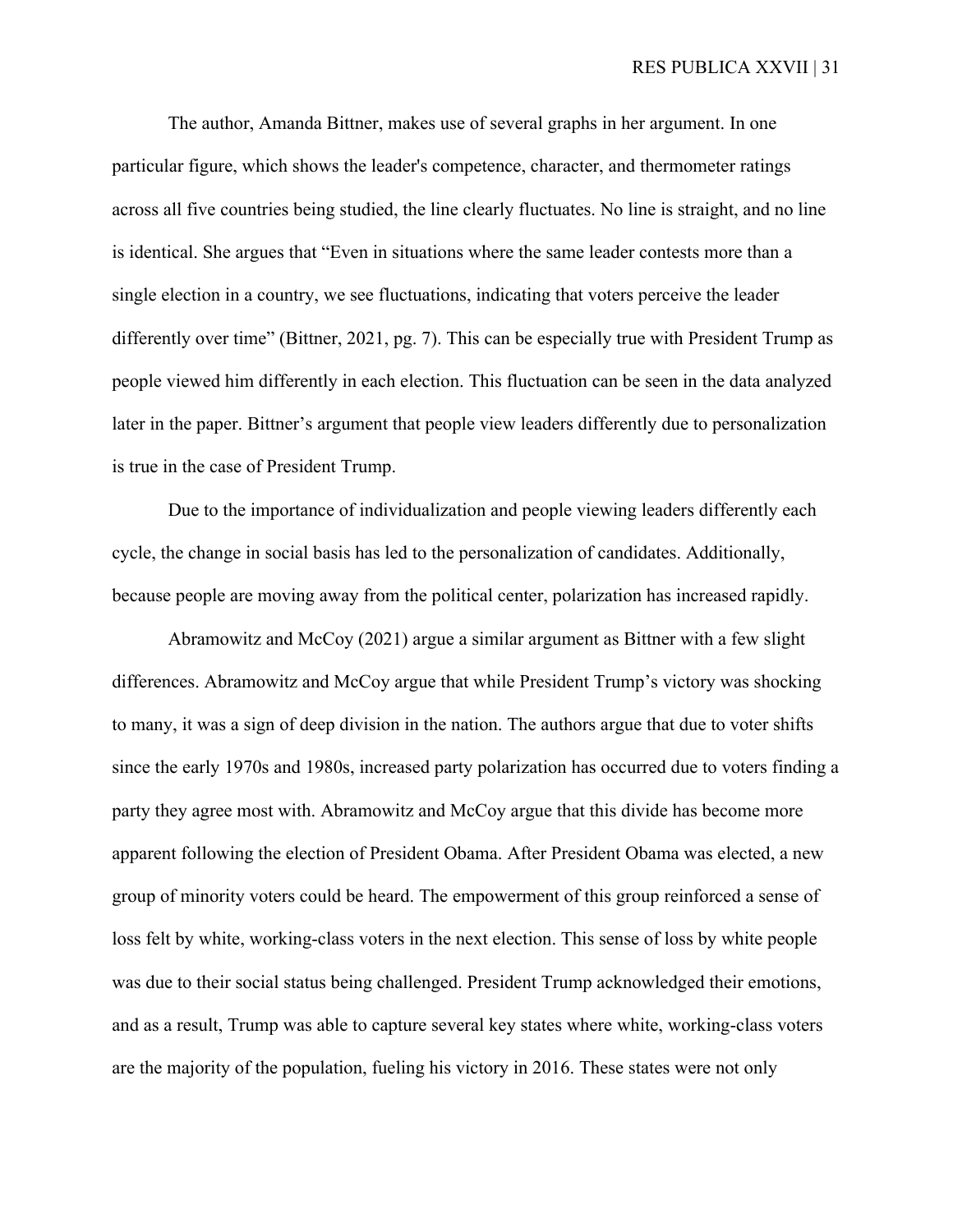captured due to one's social standing but also due to racial resentment. Trump was able to capture and appeal to white racial resentment and ethnonationalism. Abramowitz and McCoy argue that Trump was able to exploit people's weaknesses to win the election and that Trump is just a microcosm of a much larger issue.

On the other hand, Polacko et al. (2019) argue that the change in social basis is not the reason for polarization. The reasons for polarization are due to a change in income inequality, and thus, polarization has increased. Income inequality directly results from a failed trickle-down economic theory that has persisted for generations.

Inglehart and Weltz (2005) make four particular cases about the rise in the lack of democratic institutions. They argue about the civil and political rights that formally define democracy. The congruent thesis is that institutionalization of civil and political liberties is needed for democracy. However, they are not the only things that define it, and the discrepancy between formal and effective democracies. They define *democracy* as "liberties that empower individuals" (Inglehart and Weltz, 2005, p. 175). These liberties define and shape one's life. The liberties include voting and political suffrage, but they are much more than that alone. They measure this in terms of self-expression and socioeconomic development. Inglehart and Weltz argue that self-expression causes democracy (Inglehart, 2005, p. 186). The congruent theory argues that the institution of democracy must be consistent with the values of the citizens. Otherwise the institution will not be viewed as legitimate. Because of this, self-expression is critical to forming and maintaining a democracy. Without self-expression, citizens are not able to have an institution that properly reflects them. Officeholders should not deprive citizens of the ability to have self-expression. These abilities must be carried out both on paper and through the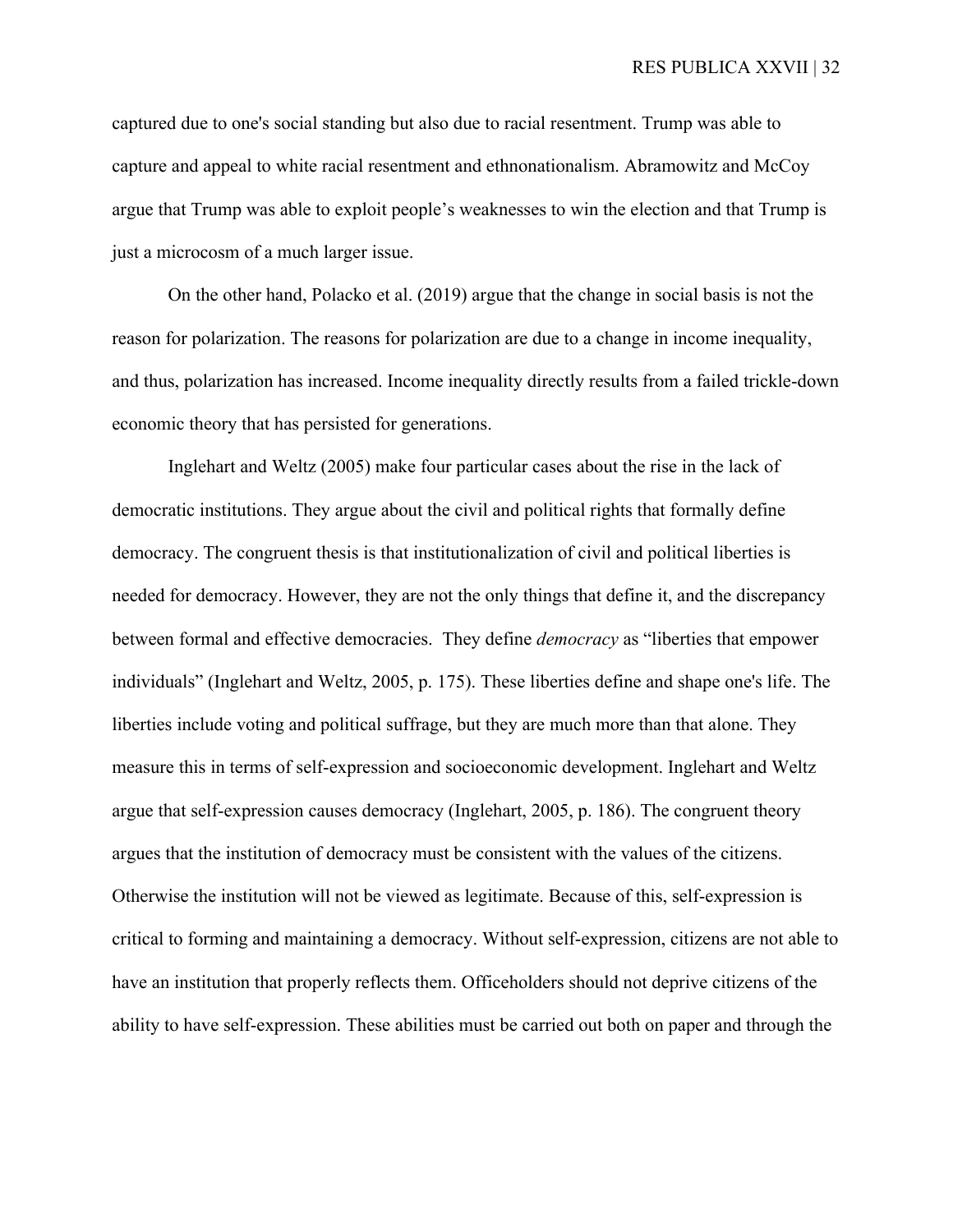state. Trump was able to rise into power. He acknowledged the inability of self-expression and used it to fuel his campaign.

Schaffner et al. (2018) argue that racism and sexism are leading causes of democratic polarization. In 2016, the issues of racism and sexism were at the forefront of the election. During this period, white people felt increasingly threatened by feeling left behind during economic recovery. Trump was able to appeal to voters through racist and sexist comments The authors argue that the gap between college and non-college-educated was nearly 18 points during this period. The points are in reference to the electoral college points that each state is given. This was the most significant gap in the election cycle. Lui (2020) makes a very different and interesting argument compared to the other scholars mentioned throughout this literature review. Lui argues that religion was the key element in increased polarization during the 2016 election. He uses quotes and readings from other scholars to highlight this point. He believes that America was already deeply polarized prior to the election of Trump. Lui writes," Political polarization has formed two opposing national identities, each holding the other as an unpatriotic betrayal of the nation's heritage and a threat to its future" (Lui, 2020, p. 1). Within this quote, Lui makes it clear that polarization is not new. The nation is deeply polarized on policies between parties and what each party represents. As a result of these differences, it is hard to create a middle ground in the United States. However, President Trump exacerbated this issue. Lui compares examples from the American Jeremiad to party polarization within the United States. Under President Trump, party polarization in the United States was rooted in American exceptionalism Lui believes. The first element to the Jeremiad is an assumed special relationship that makes their society different from others (Liu, 2020 p. 1). The second is a cause-and-effect relationship between faith and societal flourishing (Lui, 2020, p. 1). This assumes that blessings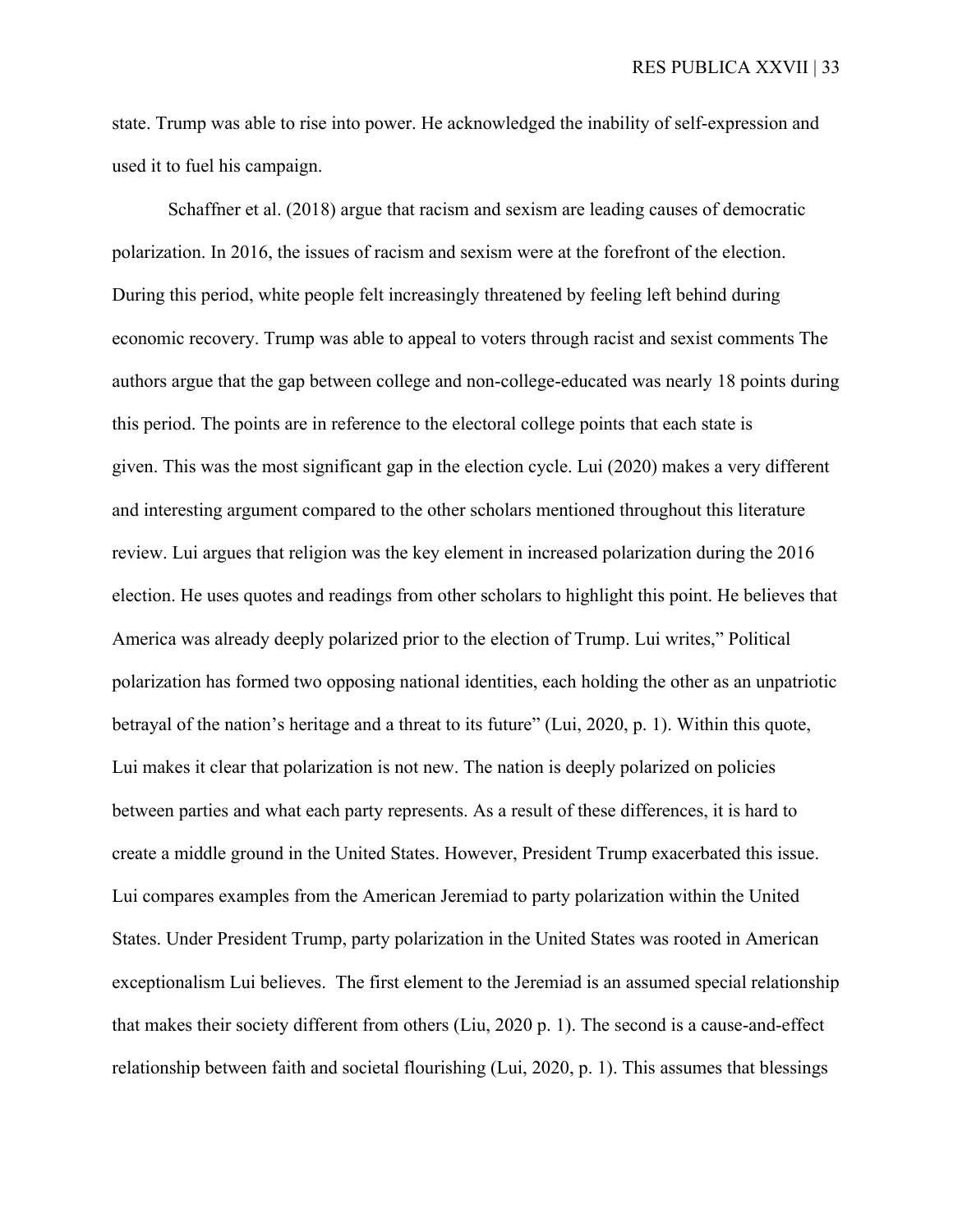and curses were a part of a national covenant. Lui argues that both of these can be seen in Trump as he lamented the harsh relations of the present by refusing to do anything to solve the ongoing pandemic and by believing that he won the 2020 election. Trump also believes that he is exceptional, which has led to the creation of his version of American exceptionalism (Lui, 2020, p. 9).

Fried and Harris (2020) make a critical argument. They use examples from Twitter and other news sources to claim that during the 2020 election, both sides worked to cultivate public distrust. President Trump pushed strategies of distrust that were already in place by the republican party to a new level. He challenged the legitimacy of the FBI and elections. This was mainly done in fraud claims and claims that the election was rigged. President Trump himself led these claims. President Trump used Twitter and other social media to validate the legitimacy of the government long before he was president. Some examples of these claims can be traced back to early in his campaign for the 2016 election when he claimed that President Obama was not born in the US and claimed that Ted Cruz stole the election when he lost the Iowa caucuses (Fried, 2020, p. 7). Fried and Harris state, "As November 2018 approached and Democrats seemed to be headed towards a midterm victory, Trump claimed that a caravan of illegal immigrants was heading towards the US"(Fried & Harris, 2020, p 3). Trump was able to create distractions during the election cycles, which caused people to be less likely to vote for democrats or in the election itself. People worried about illegal immigrants or claims of voter fraud may be less incentivized to vote because they are distracted or believe that the election is being rigged.

In the 2020 election, Trump did not stop with the claims of a weakened democracy. His election-related tweets often involved discredited polls, voting processes, and election outcomes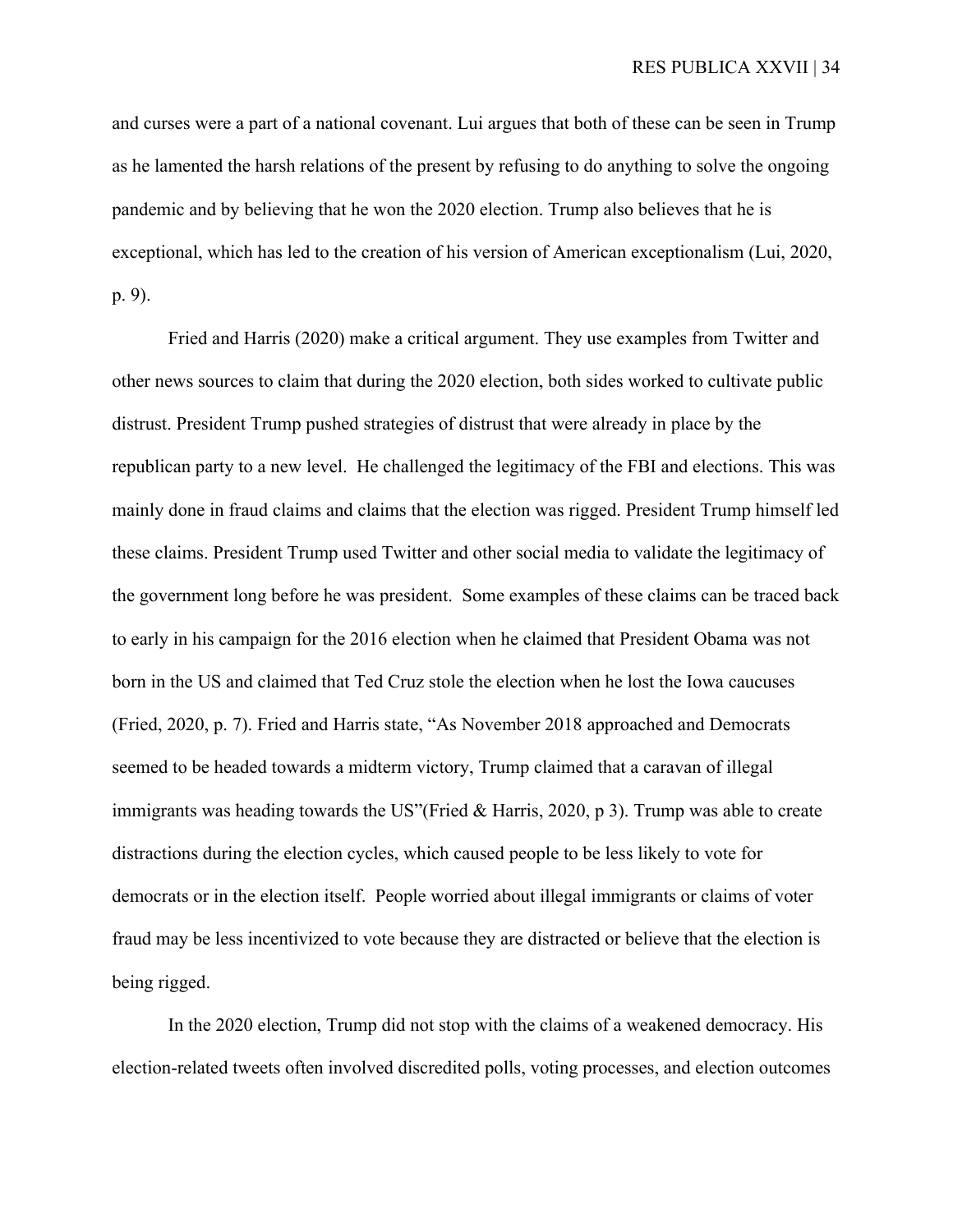(Fried & Harris, 2020, p. 4). Trump often claimed that democrats would rig the 2020 election. The president, Donald Trump, worked to weaken trust in democracy through his tweets and in his news conferences. President Trump continued to attack the legitimacy of democracy by claiming that vote-by-mail ballots were fraudulent and harming the postal services (Fried, 2020, p. 5). President Trump influenced his supporters with these claims, which caused them to be less likely to accept the election outcome.

President Trump was able to gather distrust due to a weakened public view of democracy through tweets and news interviews. This distrust began as early as the 2016 election cycle and lasted until the election outcome was deemed legitimate by the electoral college. The effects of this distrust may be seen for decades to come.

In order to have a complete understanding of party polarization, this research builds on works done by Abramowitz and McCoy (2021) and Bittner's (2021) idea of racism and economics as the causes of party polarization. This research adds the variables of race, education, and economic status. The research also shows exactly how people feel not heard by the government, which earlier authors failed to show. This paper focuses on race and economic factors that led to increased party polarization. The hypothesis argues that due to white people's expectations of the government not being met because of economic, social, and racial tensions, party polarization caused an increase in non-college-educated people participating in voting which led to Trump's popularity.

# **Research Design**

This paper will use exit polling data from the past three presidential elections. The analysis produced will be generalizable and account for party polarization across the United States by using exit polling data. Since the sample size varies in each poll, the individual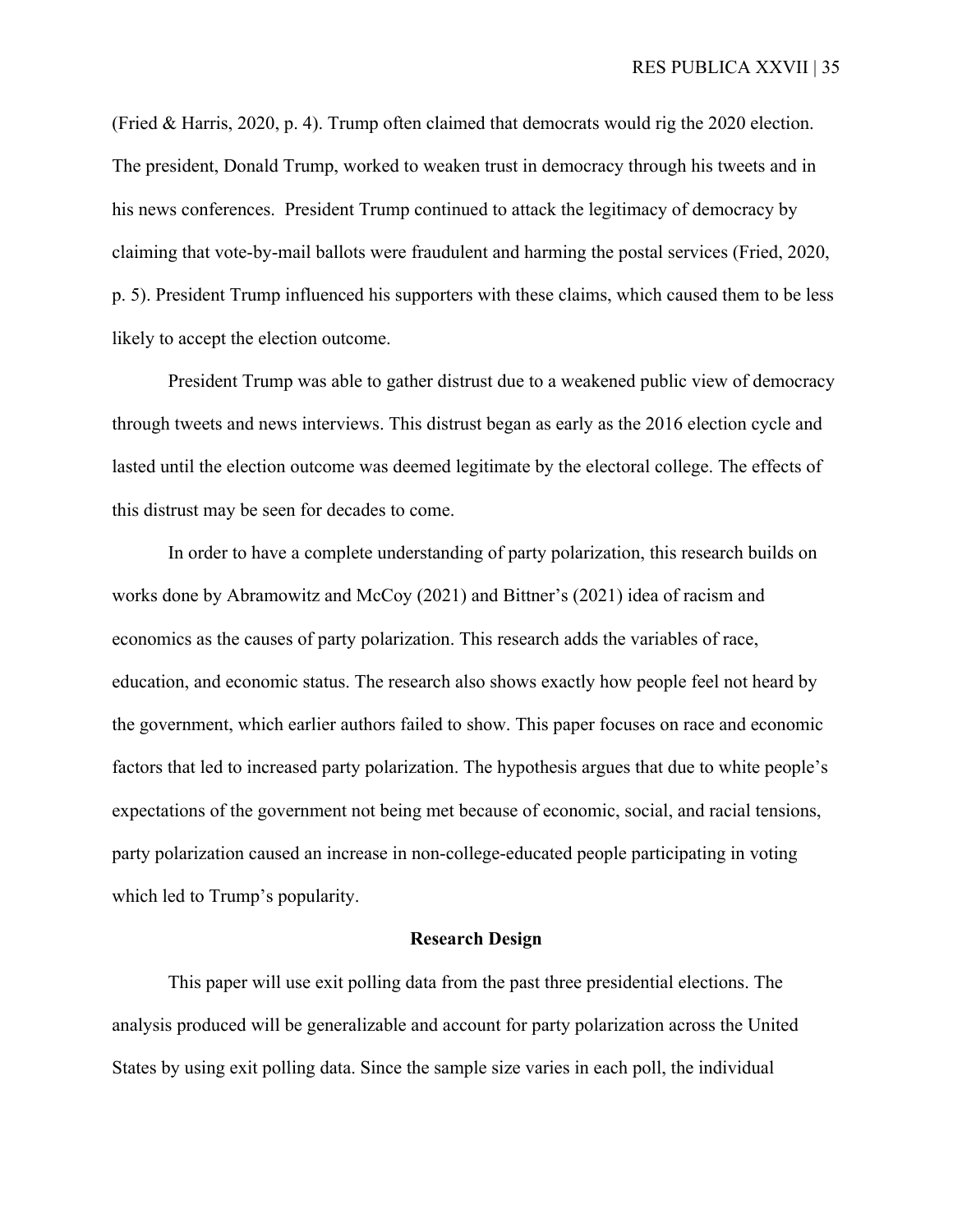conditions of each poll are not controlled for. The survey size in 2012 exit polls was based on voters in 350 randomly chosen precincts across the United States and includes absentee voters and early voters interviewed by telephone. In 2016, exit poll data was based on questionnaires completed by 24,537 voters, leaving 350 voting places throughout the United States on Election Day, including 4,398 telephone interviews with early and absentee voters. In 2020, exit poll data was based on interviews with 15,590 voters.

The study used data from Gallup, taken in 2021. Gallup results are based on telephone interviews conducted January 4-15, 2021 with a random sample of 1,023adults, ages 18+, living in all 50 U.S. states and the District of Columbia. This study also used data from the United States Federal Reserve Board's 2020 Survey of Household Economics and Decisionmaking (SHED). There were 11,713 people that completed the survey.

The dependent variable is party polarization. This will be operationalized as support for democratic or republican party candidates. The independent variable is race. The second independent variable is income. This will be operationally defined as people's feelings about the thought of being left behind due to a widening economic gap. The third independent variable is education. This will be operationally defined as college or non-college educated. Other possible independent variables include gender, age, urban or rural location, and religion.

## **Findings and Analysis**

This study used graphs made on excel to help establish data analytics. In each graph, red represents republican voters, and blue is the percentage of voters who are democrats.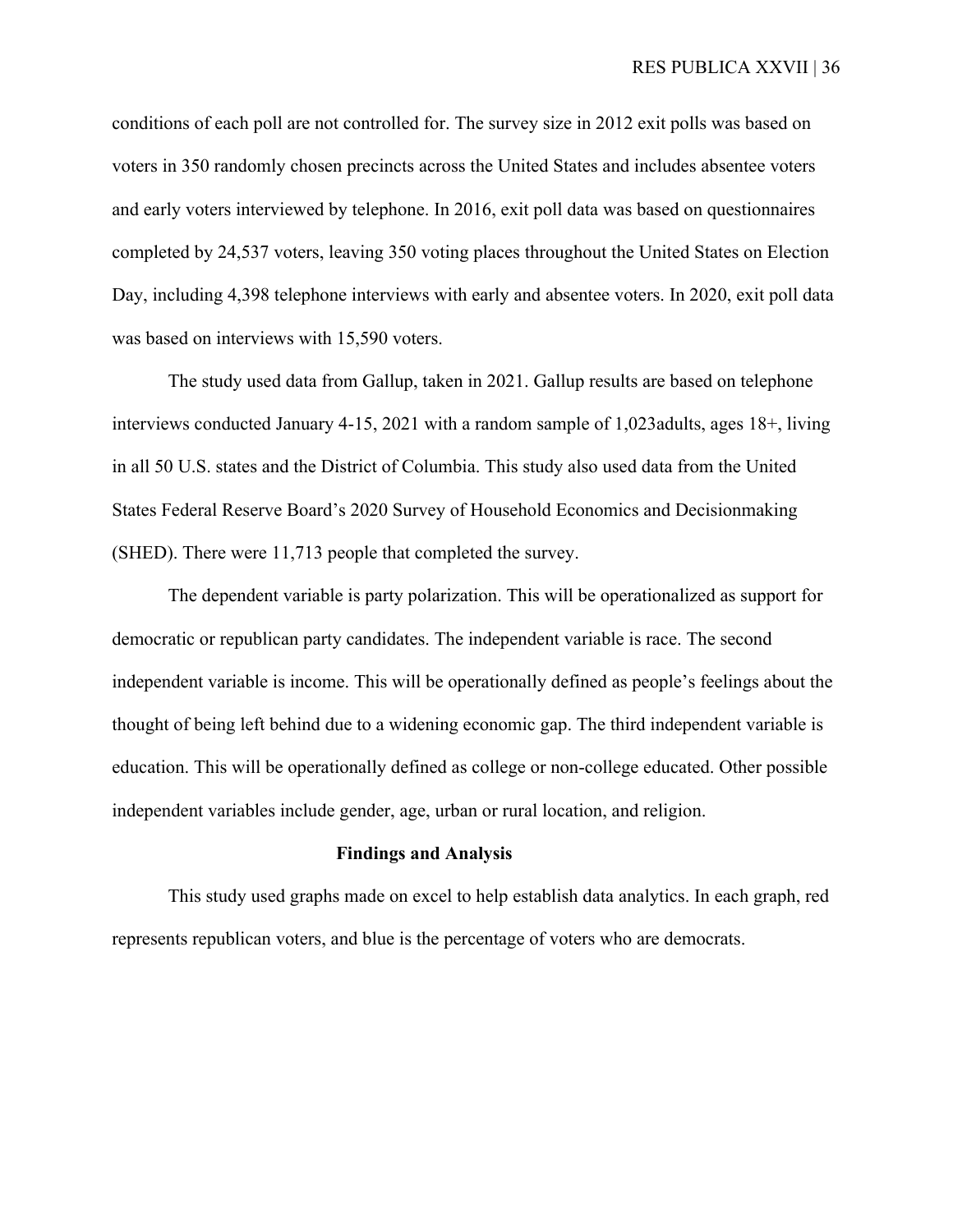# Figure 1

*Voting based on race from 2012 to 2020*



In figure one, race was measured across three presidential elections. As seen in the graphs, white people tend to constantly have the same trends across all three elections. There is very little change among whites voting for democrat and republican for white people. For people who are black, the percentage of those voting democrat and republican in 2012 to 2016 remains constant. However, when looking at black voters and the change from 2016 to 2020, there was a four percent increase in those voting republican. Black people voting democrat between 2016 and 2020 remained stable, but this was not the case for those voting republican. Things remained the same for Hispanic voters between the 2012 and 2016 elections. However, like black voters, Hispanic had an upsurge in those voting republican in 2020. The Hispanic voters going for republicans in 2020 increased by three percent points from 2016. This data is significant because it argues against the hypothesis that was made in the paper. Democrats experienced a gain amongst white voters from 2016 to 2020. This data is critical to the understanding of voting patterns based on race.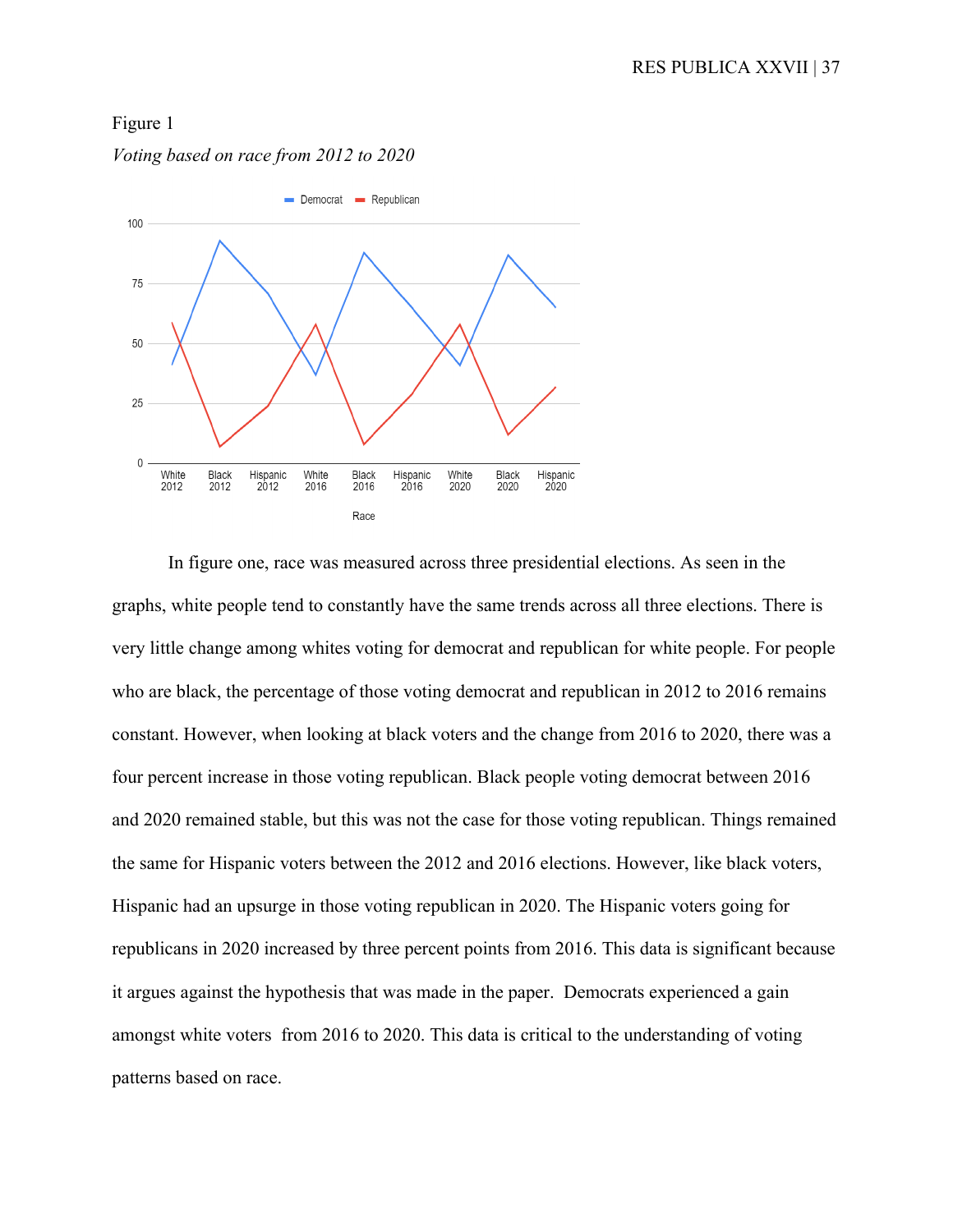## Figure 2



*Voting based on income from 2012 to 2020*

In figure two, income was measured across the same three elections. Four ranges of income were measured. All experienced a significant gain or decrease in voting percentage between election cycles. From 2012 to 2016, the following areas experienced a loss of voters: democrats in the \$30,000 to \$49,999 bracket, republicans in the \$50,000 or more and republicans in \$100,000 or more brackets. The other two areas remained stable across the two elections. When comparing 2016 to 2020, democrats in the \$50,000 or more category experienced the largest gain, eleven percentage points. In the \$30,000 or under category, democrats remained stable from 2016 while republicans again experienced a five percent increase. In the \$100,000 or more category, both the democrats and the republicans experienced gains. Democrats experienced a six percent increase while republicans experienced a nine percent increase. In the \$39,999 to \$49,999 bracket, democrats were able to rebound from their 2016 losses and have a five percent increase in the 2020 election. The other income brackets remained stable. This data is consistent with the hypothesis made in the paper earlier. Democrats are experiencing a loss of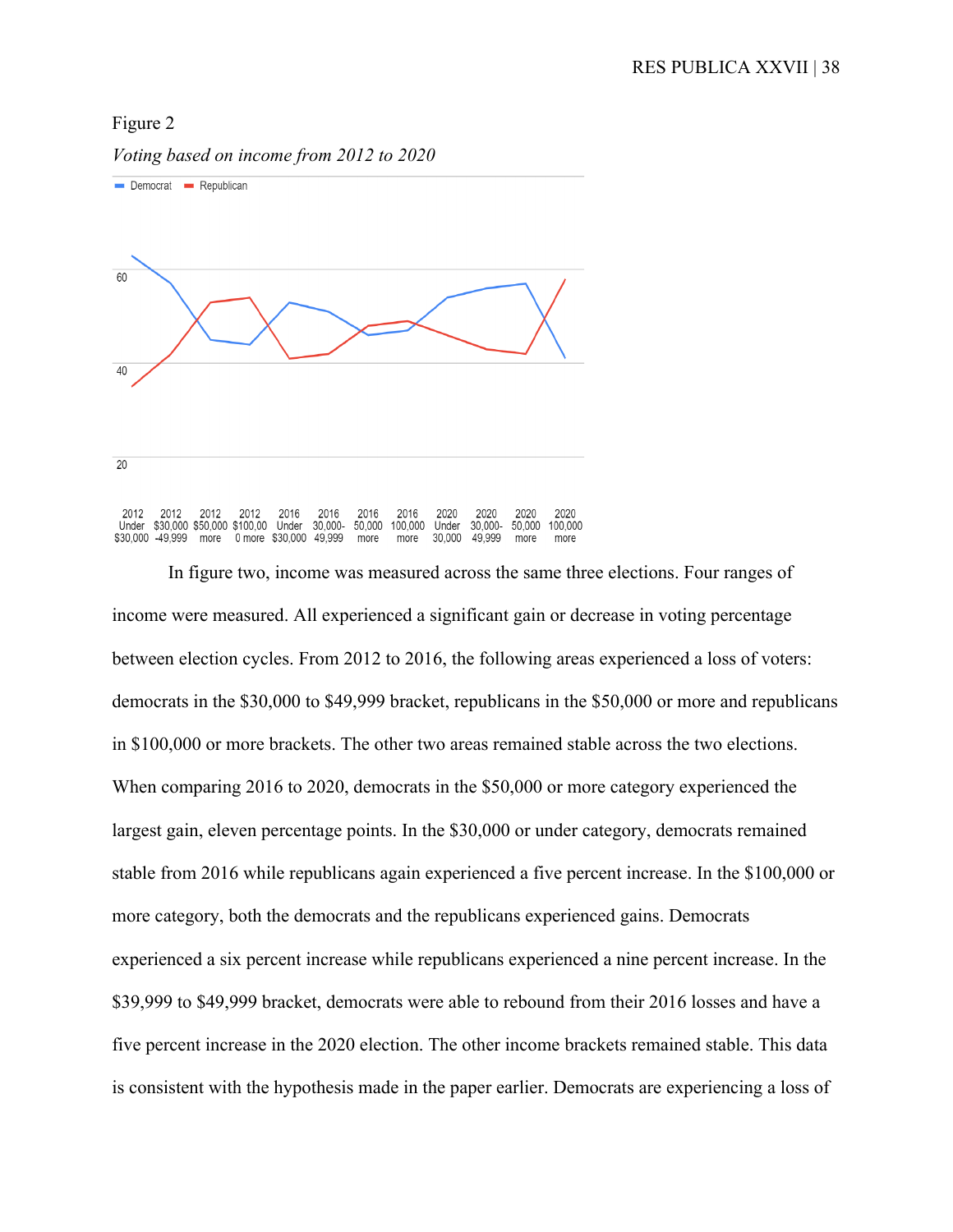lower-income voters. At the same time, they are experiencing a rise in upper-class voters.

Republicans, at the same time, are experiencing gains with lower-income voters while remaining stable with middle-income voters. The data is consistent with the hypothesis.

## Figure 3

*Voting based on education from 2012 to 2020*



In figure three, education is measured across the last three elections. Four areas of education were measured. Almost all areas experienced either an increase or decrease in the percentage of votes. From 2012- to 2016, three areas experienced a six percent decrease in votes. These areas are no college-educated democrats, some college-educated democrats, and collegeeducated Republicans. Postgraduate republicans experienced the second-highest loss, which was five percent of the vote. No college-educated republicans and some college-educated republicans experienced a four percent increase from 2012 to 2016. College-educated democrats and postgraduate democrats also experienced an increase in voters in that same period. From 2016 to 2020, the area that experienced the greatest increase in voter turnout was some college-educated democrats. This gain was an eight percent increase. The area that had the greatest loss in that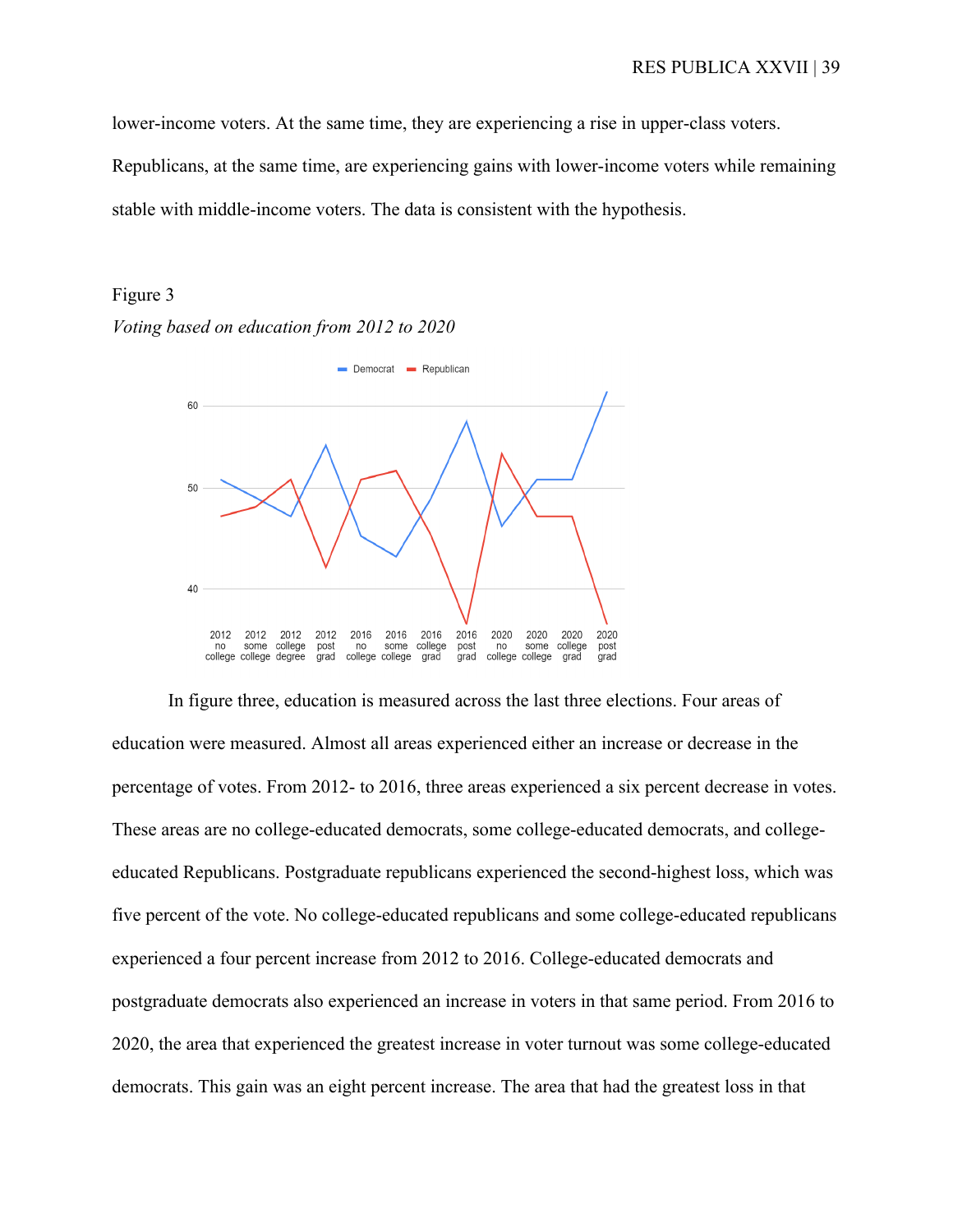time was some-college-educated republicans, which was a five percent loss. All other categories experienced smaller gains or remained stable from 2016 to 2020. The data based on education and party vote support the hypothesis. Less college-educated people tend to vote more republican.

## Figure 4

### *Americans' Satisfaction with Life*



Now, this paper will show exactly how people are feeling heard by the government. Using data taken from Gallup, the graph below shows how satisfied Americans are with seven areas of life. These areas include quality of life in the country, the opportunity to get ahead via hard work, the influence of religion, the size and power of the federal government, the system of government and how it works, the size and influence of corporations, and the moral and ethical climate. This data was taken from 2001 to 2021. Overall, people are satisfied with life in the United States. Satisfaction from 2012 to 2019 hovered around 47 %. In 2020, satisfaction reached 53%, the highest since 2007. Figure four thus proves that overall, people are satisfied with their government. While Americans' satisfaction is generally less than 50%, people are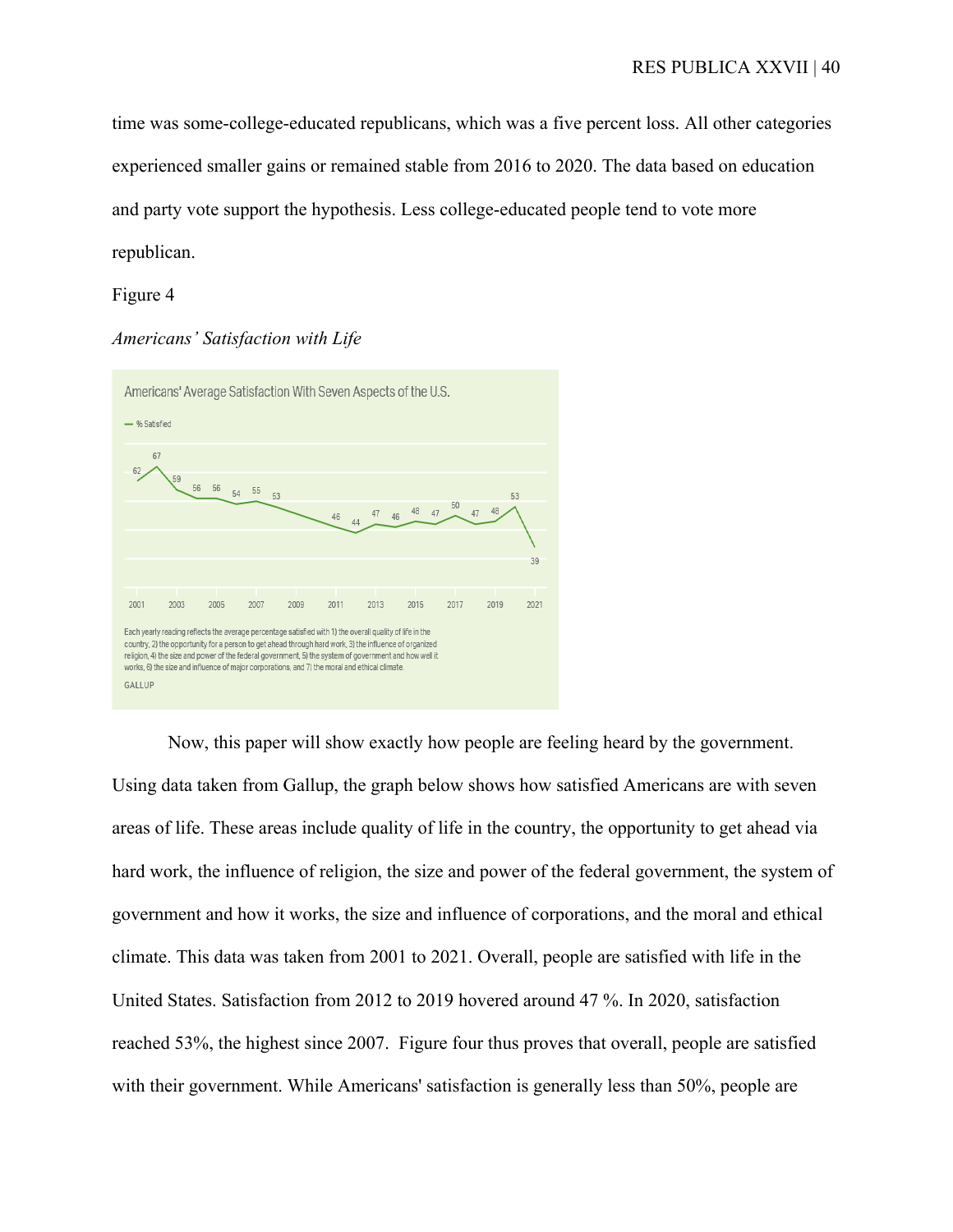satisfied with the government. This data helps to show that party polarization is not due to people's overall unhappiness with the government.

# Figure 5



Figure five uses data from the 2020 Survey of Household Economics and Decision making (SHED) done by the US Federal Reserve. The data shows how people are doing financially by year from 2013 to 2021. Financial stability factors included income, employment, ability to deal with unplanned expenses, credit, housing, education, student loans and retirement. Since 2013, the percentage of people doing financially stable has steadily increased. At the start of the pandemic, people felt less financially secure. This is likely due to the loss of jobs, overall uncertainty, increased racial tensions, and much more. Since then, people's economic standings have improved. This data helps to show that, to a certain extent, financial stability is not why people do not feel heard by the government. This data disproves the hypothesis, showing that economic stability is not a direct reason for party polarization.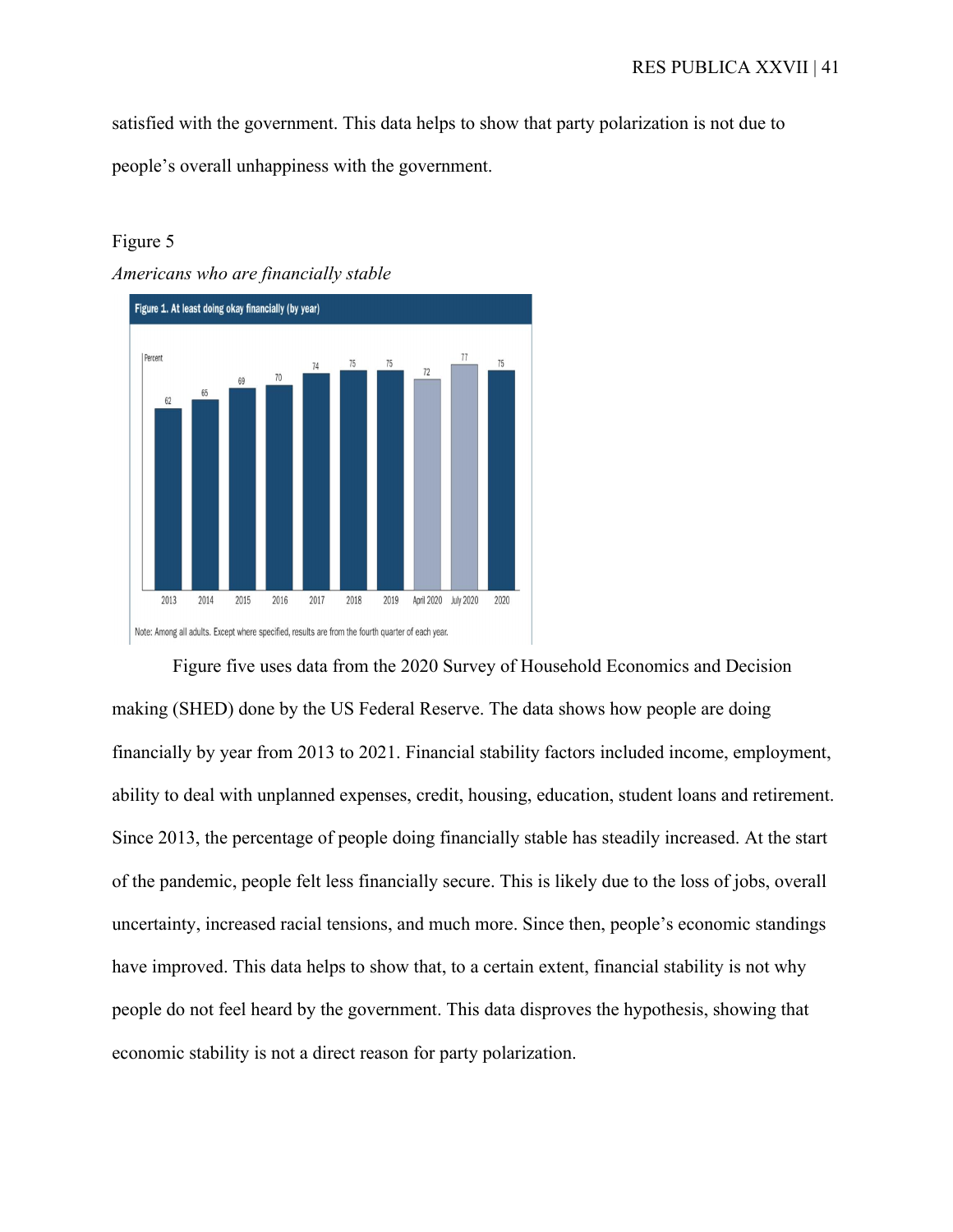RES PUBLICA XXVII | 42

The paper hypothesizes that due to white people's expectations of the government not being met because of economic, social, and racial tensions, party polarization caused an increase in non-college-educated people voting for President Trump. This hypothesis was found to be proven correct on the basis of education and economics. Race was not an indicator of party polarization. As a whole, people's expectations of the government are being met.

#### **Conclusion**

Traditional theories of party polarization use race, economic distrust, and cultural grievances to measure party polarization. By developing off of this thesis, this study has introduced more nuance into the conversation of party polarization. Using exit polls, polls from Gallup, and the 2020 SHED, this study shows that white people are not voting more republican based purely on the characterization of race. Poorer people are voting more towards the republican party, which helps to confirm the hypothesis that poor people lean more toward the republican party. Also, non-college-educated voters are voting less democratic. Using polls from Gallup and the 2020 SHED, people feel that the government is meeting their expectations. This allows us to accept the hypothesis that non-college-educated people feel left behind. However, the paper does not prove the idea that white people, in particular, feel left behind. The paper lacked the necessary data to prove this argument. The data based on race was limited due to being unable to find data that supported this.

This study presents a few intriguing areas for future research. In the future, it would be useful to control gender. This would help capture more nuances based on gender that cannot be expressed otherwise. The study also needs data on combining race and if people feel left behind, which was central to the hypothesis. This study could also be applied to other countries to help capture feelings of party polarization. Also, it could be possible to expand this study once the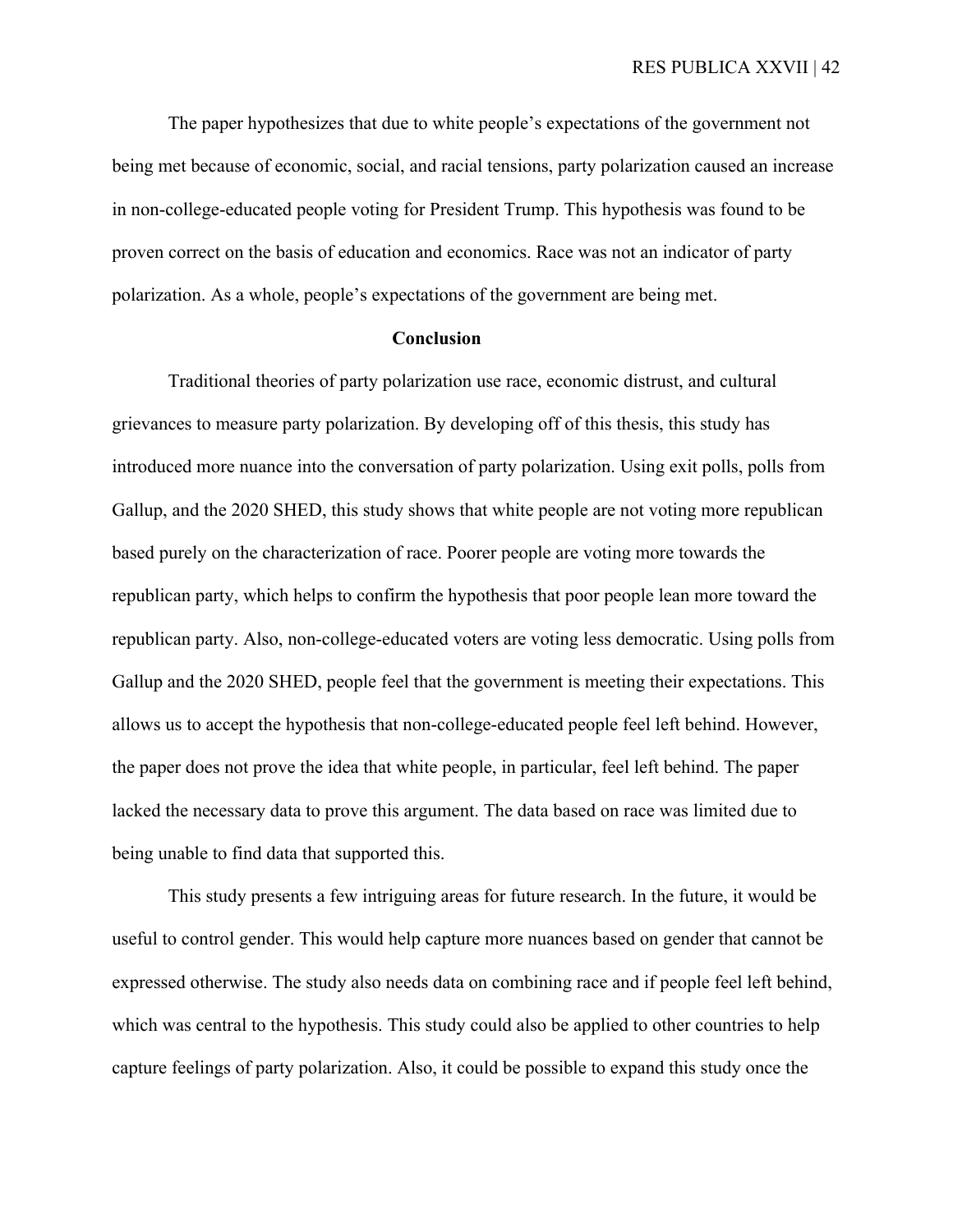2024 presidential election has occurred. This will better help understand if party polarization has increased in the years following Donald Trump.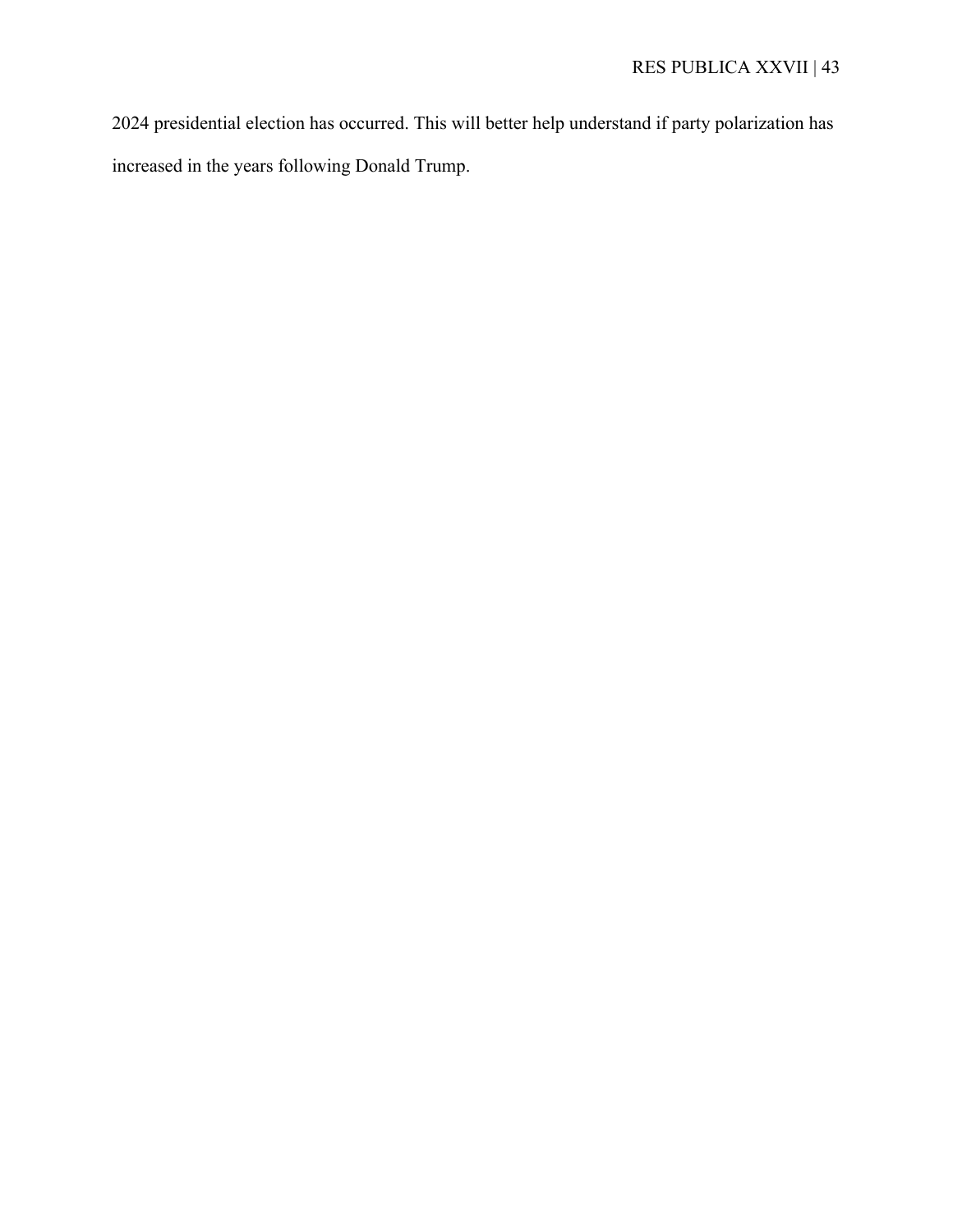## **References**

- Abramowitz, & McCoy, J. (2019). United States: Racial Resentment, Negative Partisanship, and Polarization in Trump's America. *The Annals of the American Academy of Political and Social Science*, *681*(1), 137–156. https://doi.org/10.1177/0002716218811309
- Board of Governors of the Federal Reserve System , Economic Well-Being of U.S. Households in 2020 (2020). Retrieved 2021, from https://www.federalreserve.gov/publications/files/2 020-report-economic-well-being-us-households-202105.pdf.
- Bittner. (2021). The Personalization of Politics in Anglo-American Democracies. *Frontiers in Political Science*, *3*. https://doi.org/10.3389/fpos.2021.660607
- Cilluffo, A., & Fry, R. (2019, August 29). *Gen Z, millennials and gen X outvoted older generations in 2018 midterms*. Pew Research Center. Retrieved December 2021, from htt ps://www.pewresearch.org/fact-tank/2019/05/29/gen-z-millenials-and-genn-x-outvoted-ol der-generations-in-2018-midterms/.
- Fried, & Harris, D. B. (2020). In Suspense: Donald Trump's Efforts to Undermine Public Trust in Democracy. *Society (New Brunswick)*, *57*(5), 527–533.
- https://doi.org/10.1007/s12115-

020-00526-y.

- Huang, P. J., Jacoby, S., Strickland, M., & Rebecca, K. K. (2016, November 9). *Election 2016: Exit Polls*. The New York Times. Retrieved 2021, from
- https://www.nytimes.com/interact

ive/2016/11/08/us/politics/election-exit-polls.html.

- Inglehart, R. (2005). The Causal Link between Democratic Values and Democratic Institutions. In C. Welzel (Ed.), *Modernization, Cultural Change and Democracy: The Human Development Sequence* (pp. 173–209). essay, Cambridge University Press.
- Nelson Liu. (2020). Political Polarization in the United States: The Influences of Exceptionalism and Religion. *International Social Science Review*, *96*(2), 0\_1–24.
- Pew Research Center. (2018, August 9). *An examination of the 2016 electorate, based on validated voters*. Pew Research Center - U.S. Politics & Policy. Retrieved November 2021, from https://www.pewresearch.org/politics/2018/08/09/an-examination-of-the-